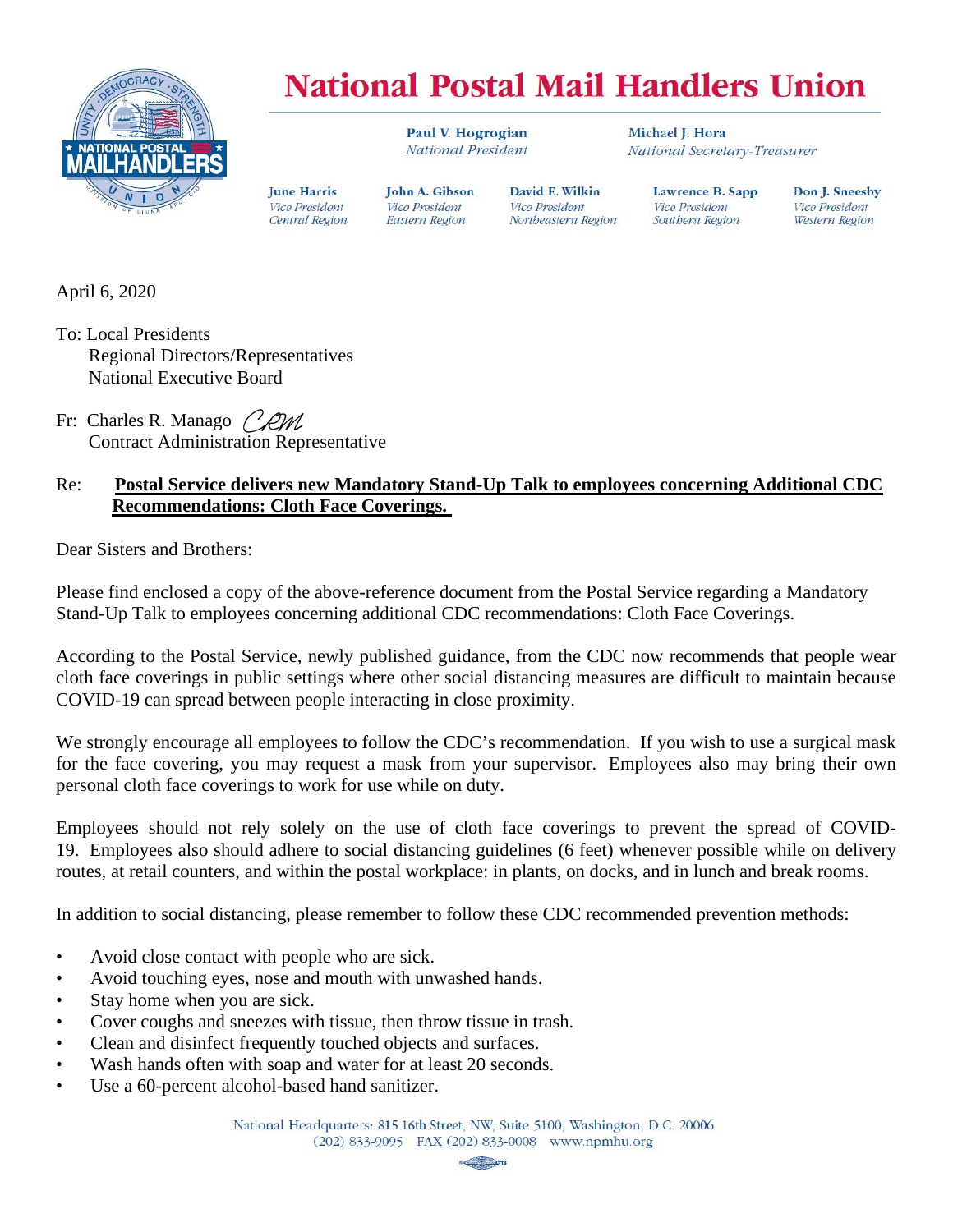

# **National Postal Mail Handlers Union**

David E. Wilkin

Northeastern Region

Vice President

Paul V. Hogrogian National President

John A. Gibson

**Vice President** 

**Eastern Region** 

Michael J. Hora National Secretary-Treasurer

Lawrence B. Sapp **Vice President** Southern Region

Don J. Sneesby **Vice President** Western Region

The Postal Service provides an essential service to our nation. Customers are expressing their gratitude to us in every community we serve. Taking steps to stay healthy and well means we can continue to be a stable, calming presence across the country. Thank you for everything you are doing for our customers.

Cc: Paul V. Hogrogian, National President Michael J. Hora, National Secretary-Treasurer Teresa L. Harmon, Manager Contract Administration

**June Harris** 

Vice President

**Central Region** 

National Headquarters: 815 16th Street, NW, Suite 5100, Washington, D.C. 20006 (202) 833-9095 FAX (202) 833-0008 www.npmhu.org

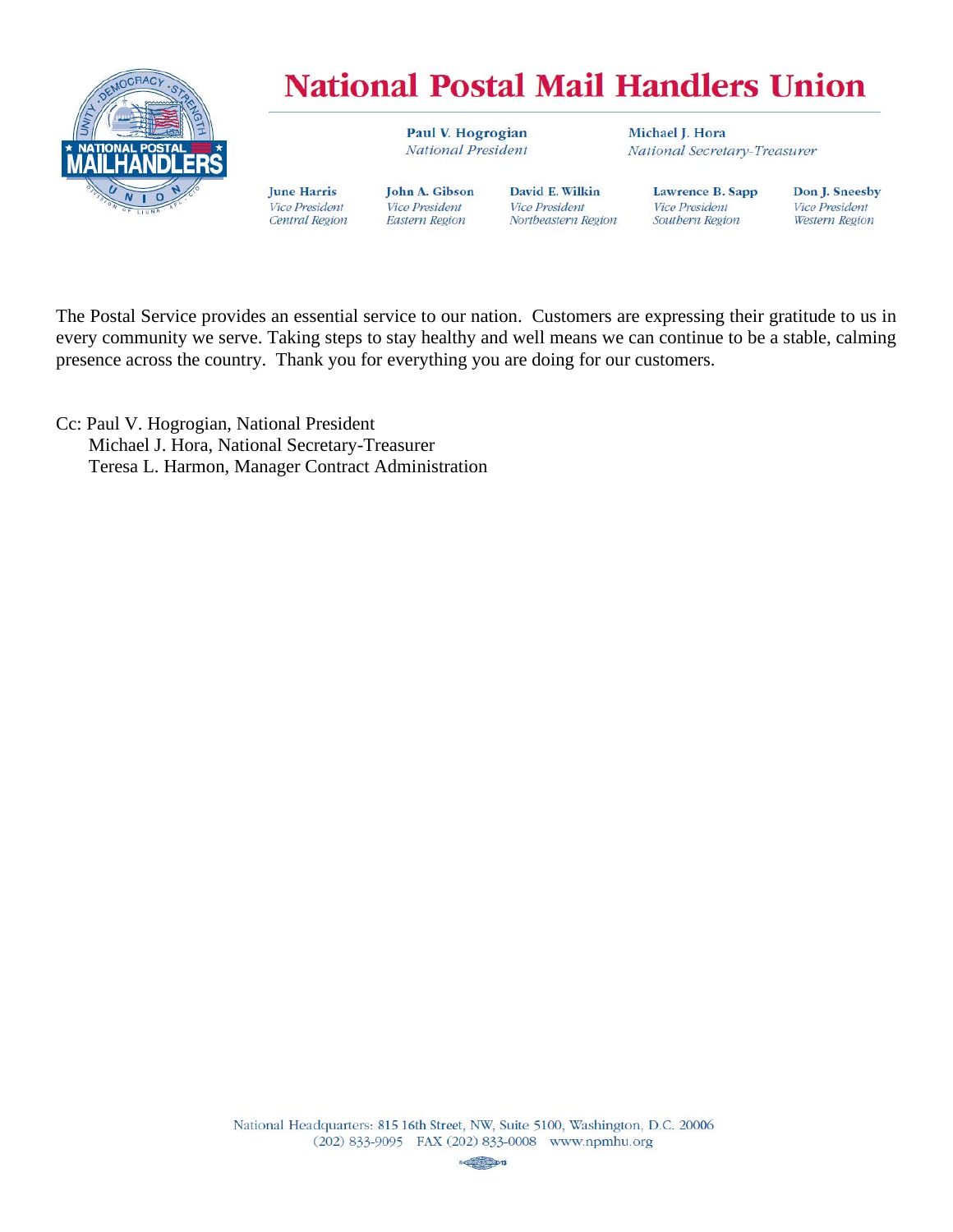# Mandatory Stand-Up Talk

### April 6, 2020

## Additional CDC guidance Cloth face coverings recommended in public settings

Throughout the ongoing Coronavirus Disease 2019 (COVID-19) outbreak, the Postal Service has continued to fulfill its critical mission to bind the nation together. Postal Service employees are working hard across the country to ensure we are there for our customers every day, serving as a lifeline for millions of people.

Your safety and wellness are of primary importance to the Postal Service. We continue to follow the strategies and measures recommended by the Centers for Disease Control and Prevention (CDC).

Today, we want to share information on additional recommendations released by CDC regarding use of cloth face coverings.

According to the newly published guidance, CDC now recommends that people wear cloth face coverings in public settings where other social distancing measures are difficult to maintain, because COVID-19 can spread between people interacting in close proximity.

We strongly encourage all employees to follow CDC's recommendation. If you wish to have a face covering, you may request a surgical mask from your supervisor. Employees also may bring their own personal cloth face coverings to work for use while on duty.

Employees should not rely solely on the use of cloth face coverings to prevent the spread of COVID-19. You should also adhere to social distancing guidelines (6 feet) whenever possible while on delivery routes, at retail counters, and within the postal workplace: in plants, on docks, and in lunch and break rooms.

In addition to social distancing, please remember to follow these CDC recommended prevention methods: